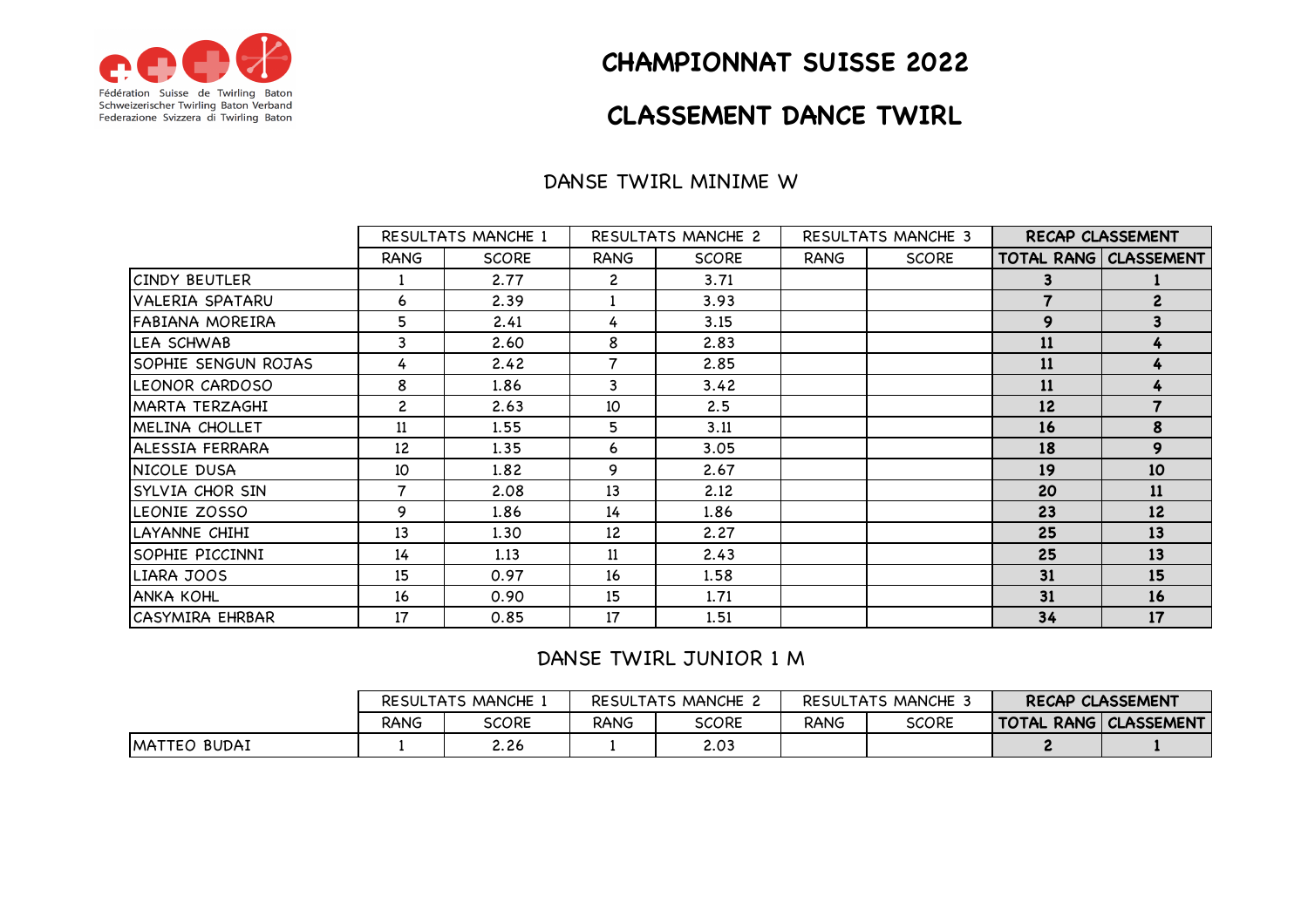

## **CHAMPIONNAT SUISSE 2022**

## **CLASSEMENT DANCE TWIRL**

#### DANSE TWIRL JUNIOR 1

|                        | <b>RESULTATS MANCHE 1</b> |              | <b>RESULTATS MANCHE 2</b> |              | <b>RESULTATS MANCHE 3</b> |              | <b>RECAP CLASSEMENT</b> |                                |
|------------------------|---------------------------|--------------|---------------------------|--------------|---------------------------|--------------|-------------------------|--------------------------------|
|                        | <b>RANG</b>               | <b>SCORE</b> | <b>RANG</b>               | <b>SCORE</b> | <b>RANG</b>               | <b>SCORE</b> |                         | <b>TOTAL RANG   CLASSEMENT</b> |
| THALIA DE OLIVEIRA     | $\overline{c}$            | 4.11         |                           | 5.91         |                           |              | 3                       |                                |
| CHRISTINA LEBRET       | $\mathbf{1}$              | 4.12         | 3                         | 4.35         |                           |              | 4                       | $\overline{c}$                 |
| IMYRINE GINTZBURGER    | 3                         | 3.89         | $\overline{c}$            | 5.00         |                           |              | 5                       | 3                              |
| <b>GIULIA GIUDITTA</b> | 6                         | 3.53         | 4                         | 4.15         |                           |              | 10                      | 4                              |
| ALIZEE BONARDO         | 4                         | 3.61         | 8                         | 3.69         |                           |              | 12                      | 5                              |
| IAUDREY BEUTLER        | $\overline{7}$            | 3.48         | 5                         | 3.81         |                           |              | 12                      | 5                              |
| LOU ROSE SAVARY        | 5                         | 3.60         | 9                         | 3.39         |                           |              | 14                      | $\overline{\mathbf{7}}$        |
| <b>EMMA TERZAGHI</b>   | 8                         | 3.46         | $\overline{7}$            | 3.67         |                           |              | 15                      | 8                              |
| <b>EMMA VELIKOVIC</b>  | 9                         | 3.38         | 6                         | 3.75         |                           |              | 15                      | 9                              |
| EILEEN LA FRAMBOISE    | 10                        | 2.83         | 12                        | 2.83         |                           |              | 22                      | 10 <sup>°</sup>                |
| CARLOTTA BOCCA         | 12                        | 2.11         | 10                        | 3.25         |                           |              | 22                      | 10 <sup>°</sup>                |
| ISTELLA ISENEGGER      | 11                        | 2.75         | 15                        | 1.96         |                           |              | 26                      | 12                             |
| <b>ANA KOLLY</b>       | 14                        | 1.71         | 13                        | 2.48         |                           |              | 27                      | 13                             |
| MALIA DESARZENS        | 16                        | 1.63         | 11                        | 3.03         |                           |              | 27                      | 13                             |
| langelika dietrich     | 15                        | 1.66         | 14                        | 2.03         |                           |              | 29                      | 15                             |
| IEUPHELYA EHRBAR       | 13                        | 1.92         | 16                        | 1.78         |                           |              | 29                      | 15                             |
| MELISSA MARTINS        | 17                        | 1.58         | 17                        | 1.63         |                           |              | 34                      | 16                             |
| LEONITA AZIRI          | 18                        | 1.31         | 18                        | 1.53         |                           |              | 36                      | 17                             |
| LINA BEN BRAHIM        | 100                       | <b>DNS</b>   | 19                        | 1.09         |                           |              | 119                     | 18                             |